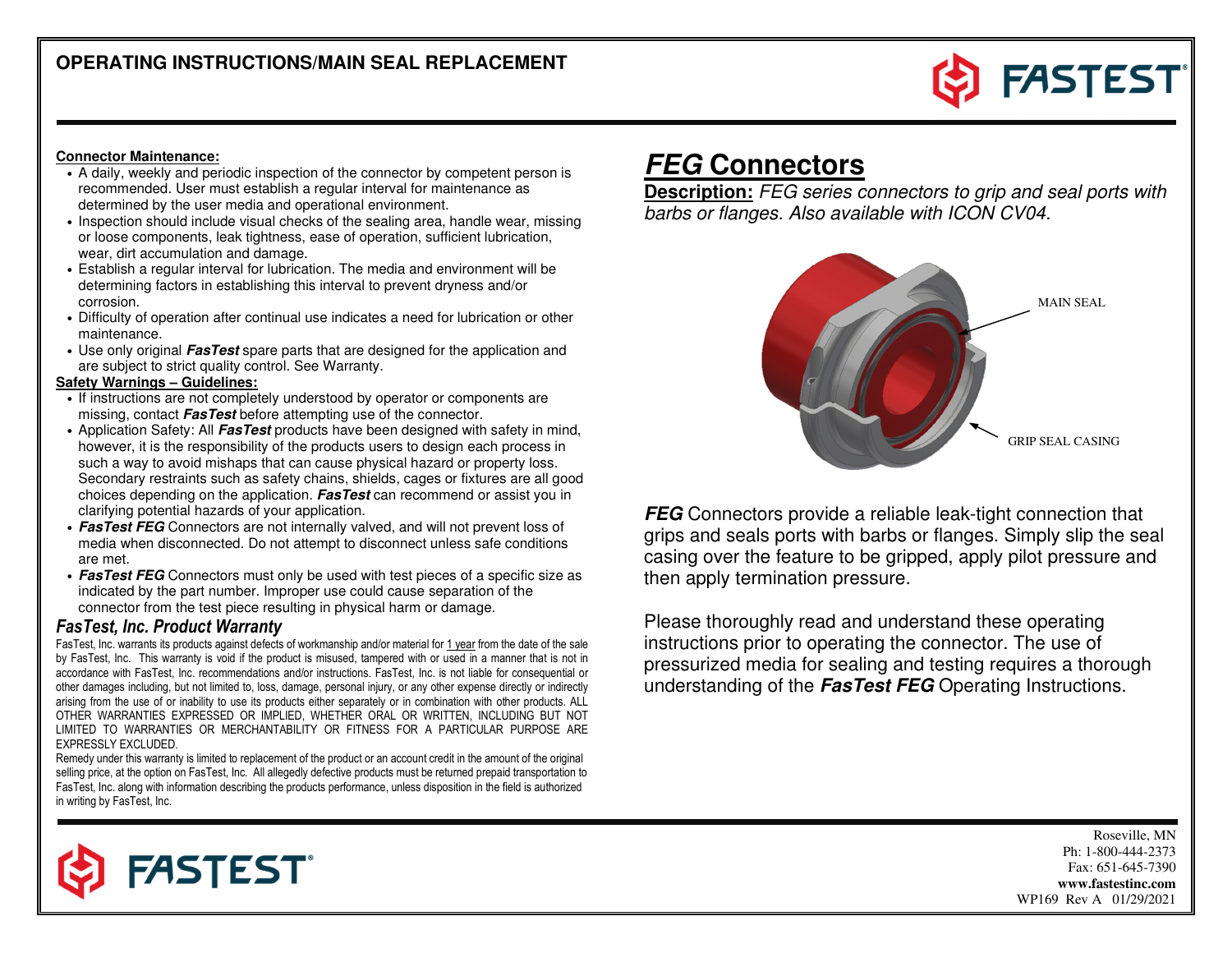

- Installation
- Operating Conditions
- Operation
- Main Seal Replacement
- Rebuild Instructions
- Connector Maintenance
- Safety Warnings Guidelines

### **Installation:**

- 1. Connect supply lines to the pilot and termination ports.
- 2. 60 to 90 psi required for pilot pressure.
- 3. Maximum termination pressure is case specific and will be labeled on the connector.
- 4. Mounting holes on all FEG sizes are 1/4-28 UNF 2B, see product brochure for connector dimensions.



**Operation: Connecting Action:** 1. Place connector onto test piece.







**FASTEST**®

- 2. Activate pilot pressure to engage main seal.
- 3. Activate test pressure into termination port.
- 4. Maximum rated test pressure is marked on connector.
- 5. Run test.

#### **Disconnecting Action:**

- 1. Relieve test pressure.
- 2. Relieve pilot pressure, remove connector from test piece. TERMINATION

Roseville, MN Ph: 1-800-444-2373 Fax: 651-645-7390 **www.fastestinc.com** WP169 Rev A 01/29/2021